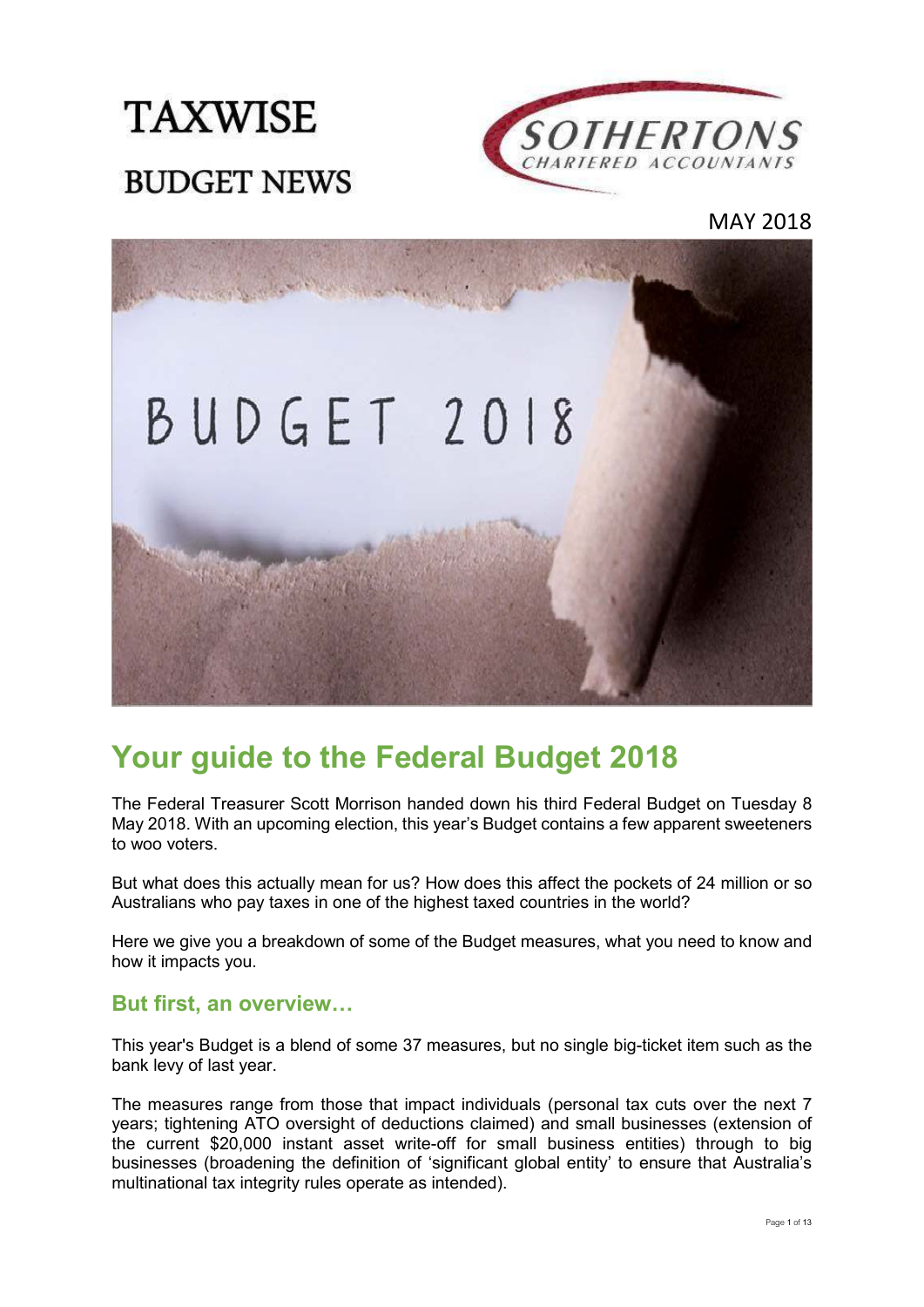For those wondering about superannuation, mercifully there were no major changes this year.

#### **Major tax measures at-a-glance**

| <b>Individuals</b>                                                                                                                                                                                                                                                                                                                                                                                                    | <b>Businesses</b>                                                                                                                                                                                                                  |
|-----------------------------------------------------------------------------------------------------------------------------------------------------------------------------------------------------------------------------------------------------------------------------------------------------------------------------------------------------------------------------------------------------------------------|------------------------------------------------------------------------------------------------------------------------------------------------------------------------------------------------------------------------------------|
| • Phased reform of personal income tax<br>relief for low and middle-income earners<br>Change to personal income brackets<br>$\bullet$<br>New Low and Middle-Income Tax Offset<br>$\bullet$<br>introduced<br>No Medicare levy increase $-$ stays at 2%<br>$\bullet$<br>Additional funding being allocated to the<br>$\bullet$<br>ATO for compliance enforcement -<br>which may mean targeting work-related<br>expenses | • Small business \$20,000 instant asset<br>write-off extended<br>Black economy and illegal phoenixing<br>activities targeted through increase in<br>ATO funding<br>Overhaul of the research and<br>development (R&D) tax incentive |

### **Key financial outcomes**

- Budget expected to return to a modest surplus of \$2.2 billion by 2019-20 and increase to projected surpluses of \$11.0 billion in 2020-21 and \$16.6 billion in 2021-22.
- Budget deficit forecast to drop to \$14.5 billion in 2018-19, after hitting \$18.2 billion in 2017-18.
- Unemployment will be 5.25% in 2018-19, down from 5.5% in 2017-18 and projected to fall to 5% in 2021-22.
- Inflation will be 2.25% in 2018-19, up from 2% in 2017-18 and projected to hit 2.5% in 2020-21.
- Revenue is estimated to be \$486.1 billion in 2018-19, up from \$456.2 billion in 2017- 18 and projected to reach \$537.9 billion in 2020-21.

## **What is the Government focusing on?**

This year's Budget was all about building a stronger economy, more jobs and guaranteeing essential services that all Australians rely on.

Here is a list of the Government's to-do's and what actions they have promised to carry out.

| The to-do's                                                                                                                                                | The actions                                                                                                                                                                                                                                                                 |
|------------------------------------------------------------------------------------------------------------------------------------------------------------|-----------------------------------------------------------------------------------------------------------------------------------------------------------------------------------------------------------------------------------------------------------------------------|
| 1. Provide tax relief to encourage and<br>reward working Australians and<br>reduce cost pressures on households,<br>including lowering electricity prices. | Lower personal income tax and provide<br>tax relief for low and middle-income<br>earners as part of the Government's 7-<br>year 'Personal Income Tax Plan'. By<br>2024-25, approximately 94% of taxpayers<br>are projected to face a marginal tax rate<br>of 32.5% or less. |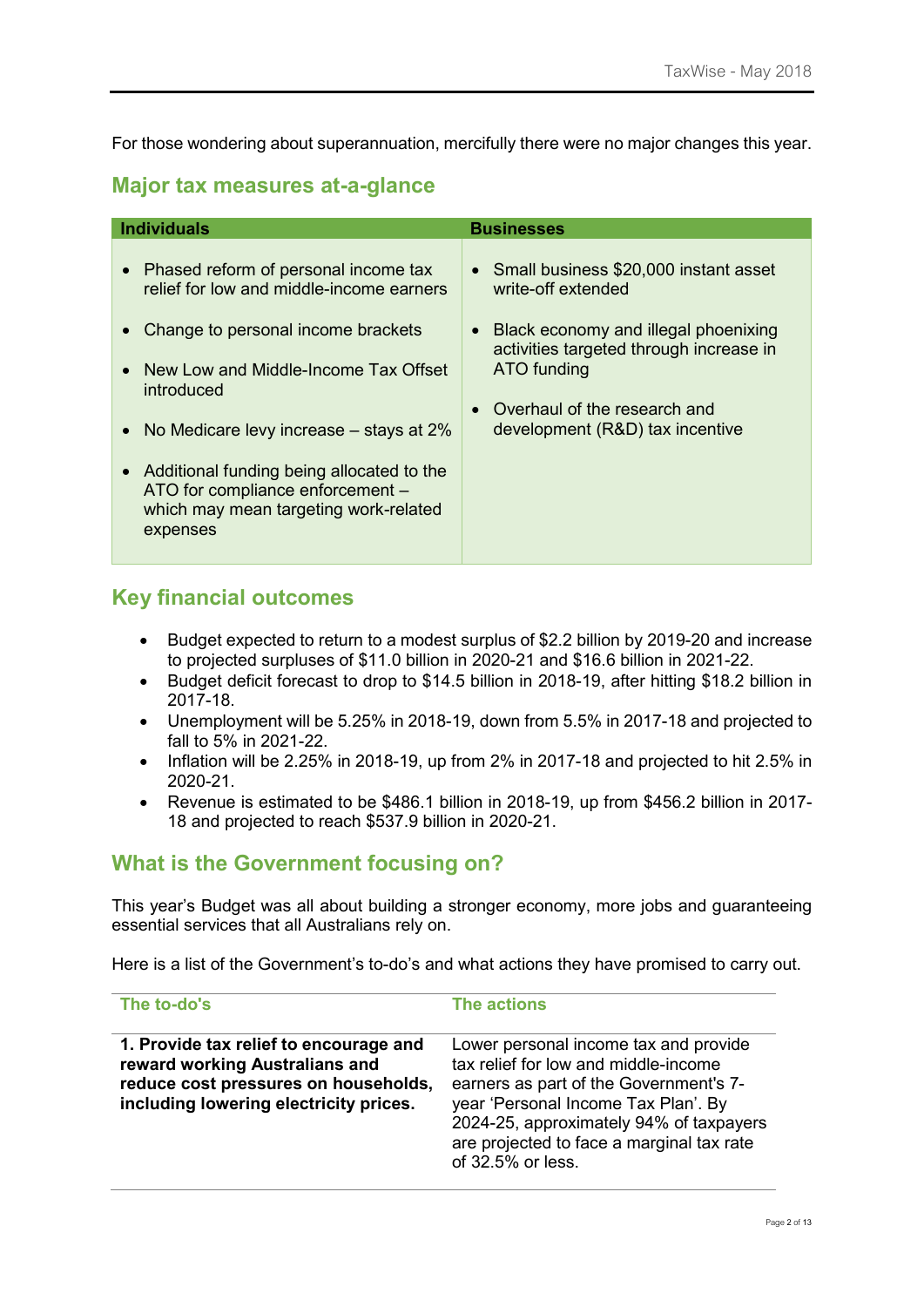| 2. Keep backing business to invest and<br>create more jobs, especially small and<br>medium sized businesses. | Legislating tax cuts for all businesses,<br>prioritising small to medium businesses,<br>delivering infrastructure that supports<br>industries and jobs, and targeting<br>incentives to promote research,<br>development and new technology. |
|--------------------------------------------------------------------------------------------------------------|---------------------------------------------------------------------------------------------------------------------------------------------------------------------------------------------------------------------------------------------|
| 3. Guarantee the essential services that                                                                     | Funding for hospitals and schools and a                                                                                                                                                                                                     |
| Australians rely on, like Medicare,                                                                          | comprehensive approach to aged care                                                                                                                                                                                                         |
| hospitals, schools and caring for older                                                                      | for older Australians, guaranteed funding                                                                                                                                                                                                   |
| Australians.                                                                                                 | for disability services.                                                                                                                                                                                                                    |
| 4. Keep Australians safe, with new<br>investments to secure our borders.                                     | Strengthening security at Australian<br>airports, enhancing intelligence<br>capabilities and implementing smarter<br>biosecurity systems to safeguard our<br>border.                                                                        |
| 5. Ensure that the Government lives                                                                          | Government borrowings will continue                                                                                                                                                                                                         |
| within its means, keeping spending                                                                           | funding critical infrastructure and defence                                                                                                                                                                                                 |
| and taxes under control.                                                                                     | spending.                                                                                                                                                                                                                                   |



# **The Budget sweetener: lowering personal taxes**

Low and middle-income earners have emerged as the winners from the Budget. The Government unveiled their 7-year 3-phase plan, focusing on reducing the tax burden on individual taxpayers from 1 July 2018.

The sweetener is clearly a plan to introduce what the Government hopes will entice voters – adjustments to personal income tax rates. 80% of the taxpaying population (all those earning up to \$87,000) will get some benefit from this change from 1 July 2018.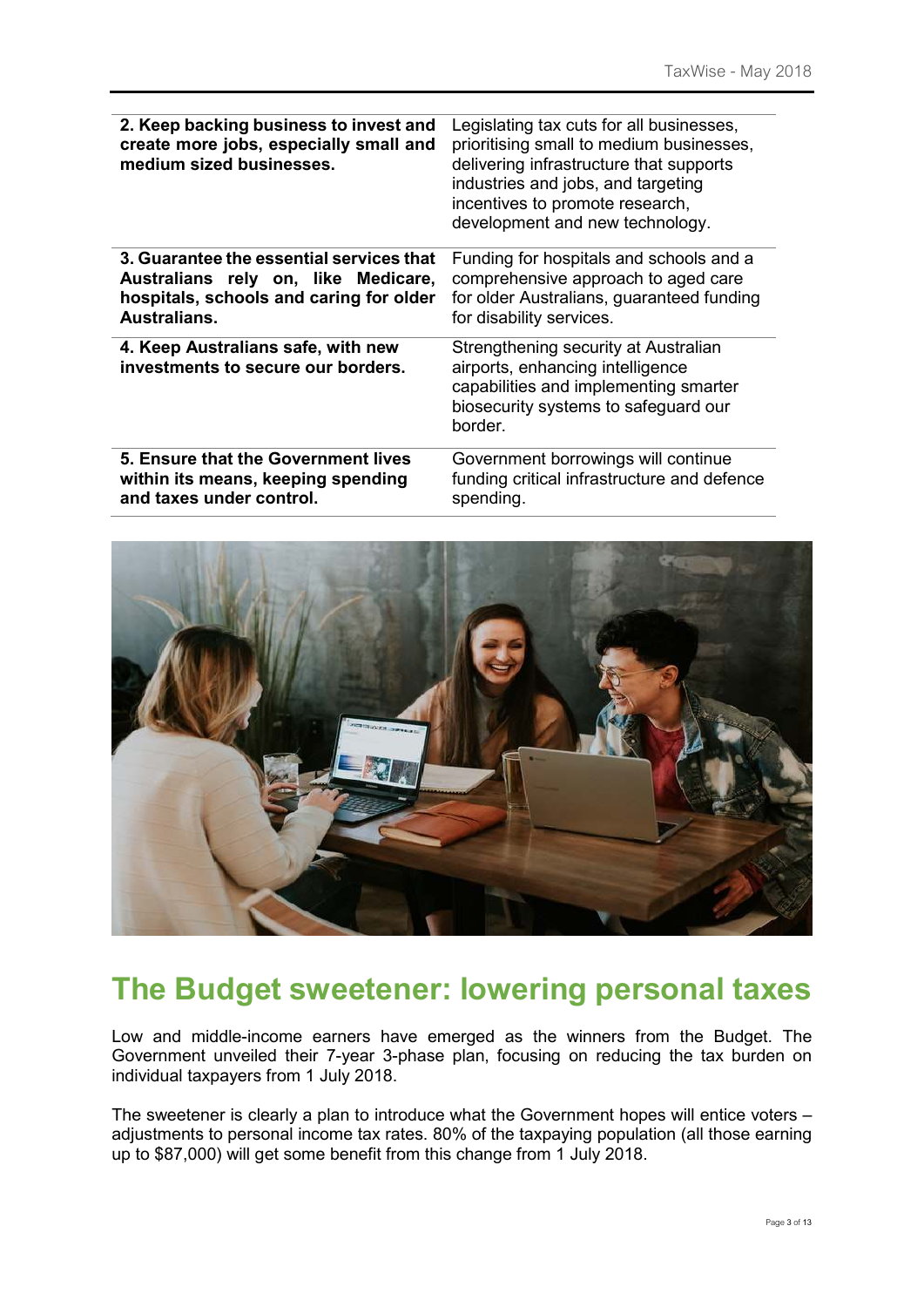## **Change to personal income brackets**

In later years, the number of brackets will be reduced from five to four with the elimination of the 37% rate. The top rate of 45% will only cut in at \$200,000.

|                                 | <b>Current</b> |                                        |                                 | <b>Projected</b> |                                        |
|---------------------------------|----------------|----------------------------------------|---------------------------------|------------------|----------------------------------------|
| <b>Income</b><br><b>bracket</b> | Rate           | $%$ of<br>taxpayers in<br>this bracket | <b>Income</b><br><b>bracket</b> | Rate             | $%$ of<br>taxpayers in<br>this bracket |
| $$0 - $18,200$                  | Nil            |                                        | $$0 - $18,200$                  | Nil              |                                        |
| $$18,201 -$<br>\$37,000         | 19%            | 22%                                    | $$18,201 -$<br>\$41,000         | 19%              | 21%                                    |
| $$37,001 -$<br>\$87,000         | 32.5%          | 53%                                    | $$41,001 -$<br>\$200,000        | 32.5%            | 73%                                    |
| $$87,001 -$<br>\$180,000        | 37%            | 20%                                    | $$200,000 +$                    | 45%              | 6%                                     |
| $$180,000 +$                    | 45%            | 5%                                     |                                 |                  |                                        |

**Note!** What remains unclear is the position for foreign residents and how they will be taxed.

## **New Low and Middle-Income Tax Offset**

The Government has introduced a new Low and Middle-Income Tax Offset to deliver lower personal income taxes for low to middle-income earners through a 3-phase plan.

The benefit of the Low and Middle-Income Tax Offset is in addition to the existing Low-Income Tax Offset. This may result in a combined offset of up to \$975 per year for some taxpayers from 1 July 2018.

#### *Phase 1:*

**Tax relief from 1 July 2018 to low and middle-income earners via a new nonrefundable Low and Middle-Income Tax Offset, designed to provide tax relief of up to \$530 for each of those years.** 

From 2018-19 to 2021-22, taxpayers will receive the following non-refundable tax offsets.

- Alice earns \$35,000 and pays 19 cents in the dollar. She will have her tax reduced by up to \$200 on what she has paid in tax once the Low and Middle-Income Tax Offset applies. The average tax paid by Australians in this tax bracket is \$1,900 per year.
- Ben earns \$48,000 and pays 32.5 cents in the dollar. He will have his tax reduced by up to a maximum of \$530 per year once the Low and Middle-Income Tax Offset applies. The average tax paid by Australians in this tax bracket was \$10,400 per year in 2015-16. 4.4 million taxpayers with an income between \$48,000 and \$90,000 will receive the maximum tax relief of \$530.
- Claire earns \$95,000. The Low and Middle-Income Tax Offset will phase out at a rate of 1.5 cents per dollar, which means her tax relief reduces to zero at just over \$125,000.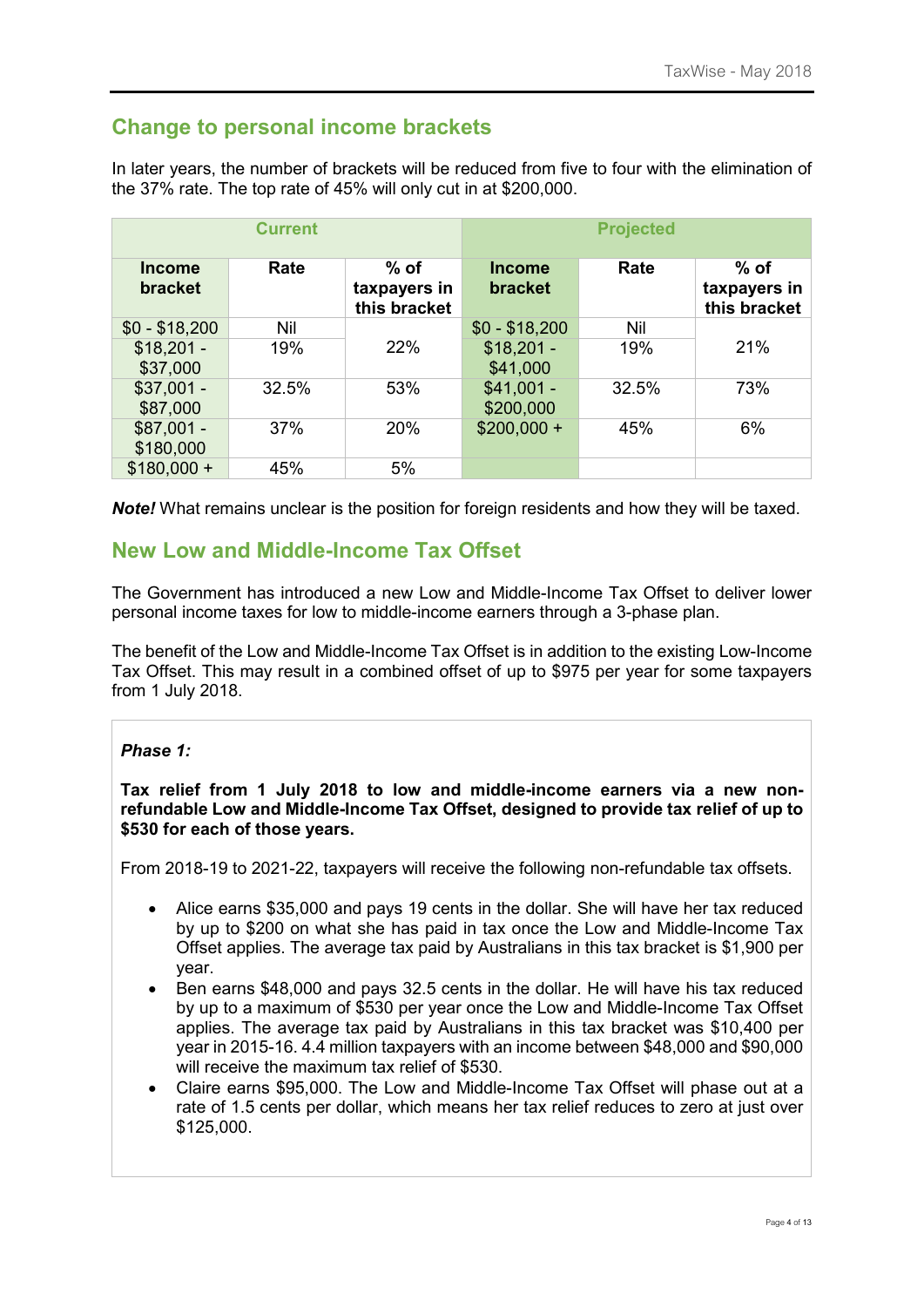#### *Phase 2:*

**Protecting bracket creep by ensuring a pay rise, extra overtime or working more hours does not get eaten up by higher tax rates.** 

In the 2016-17 Budget, the Government increased the top threshold for the 32.5% tax bracket from \$80,000 to \$87,000.

This threshold will now be set at \$90,000 from 1 July 2018.

In 2022-23, the \$37,000 threshold will be lifted to \$41,000, stopping half a million Australians from creeping into the next tax bracket and facing a marginal rate of 32.5%. The \$90,000 threshold will be raised again to \$120,000, preventing 1.8 million Australians paying 37 cents in the dollar.

#### *Phase 3:*

#### **Simplifying and flattening the personal tax system in 2024-25 by scrapping the 37% tax bracket entirely.**

The top threshold of the 32.5% bracket will increase from \$120,000 to \$200,000, removing the 37% tax bracket completely. Taxpayers will pay the top marginal tax rate of 45% from taxable incomes exceeding \$200,000 and the 32.5% tax bracket will apply to taxable incomes of \$41,001 to \$200,000.

### **What are your savings per year?**

| If you earn          | Your savings per year                  |
|----------------------|----------------------------------------|
| \$37,000 or less     | Up to \$200                            |
| \$37,001 - \$47,999  | Between \$200 - \$530                  |
| \$48,000 - \$90,000  | Up to \$530                            |
| \$90,001 - \$125,333 | Up to \$530, gradually reducing to \$0 |

## **Work-related expenses: hidden target in Budget**

A strong theme in the narrative accompanying the revenue measures in this year's Budget is the additional boost to funding being allocated to the ATO and related organisations. This is evident from a number of measures, including:

- Personal income tax measures to ensure individuals meet their tax obligations (\$130.8 million)
- Delivering on debt collections and improvement in timeliness of debt collections (\$133.7 million)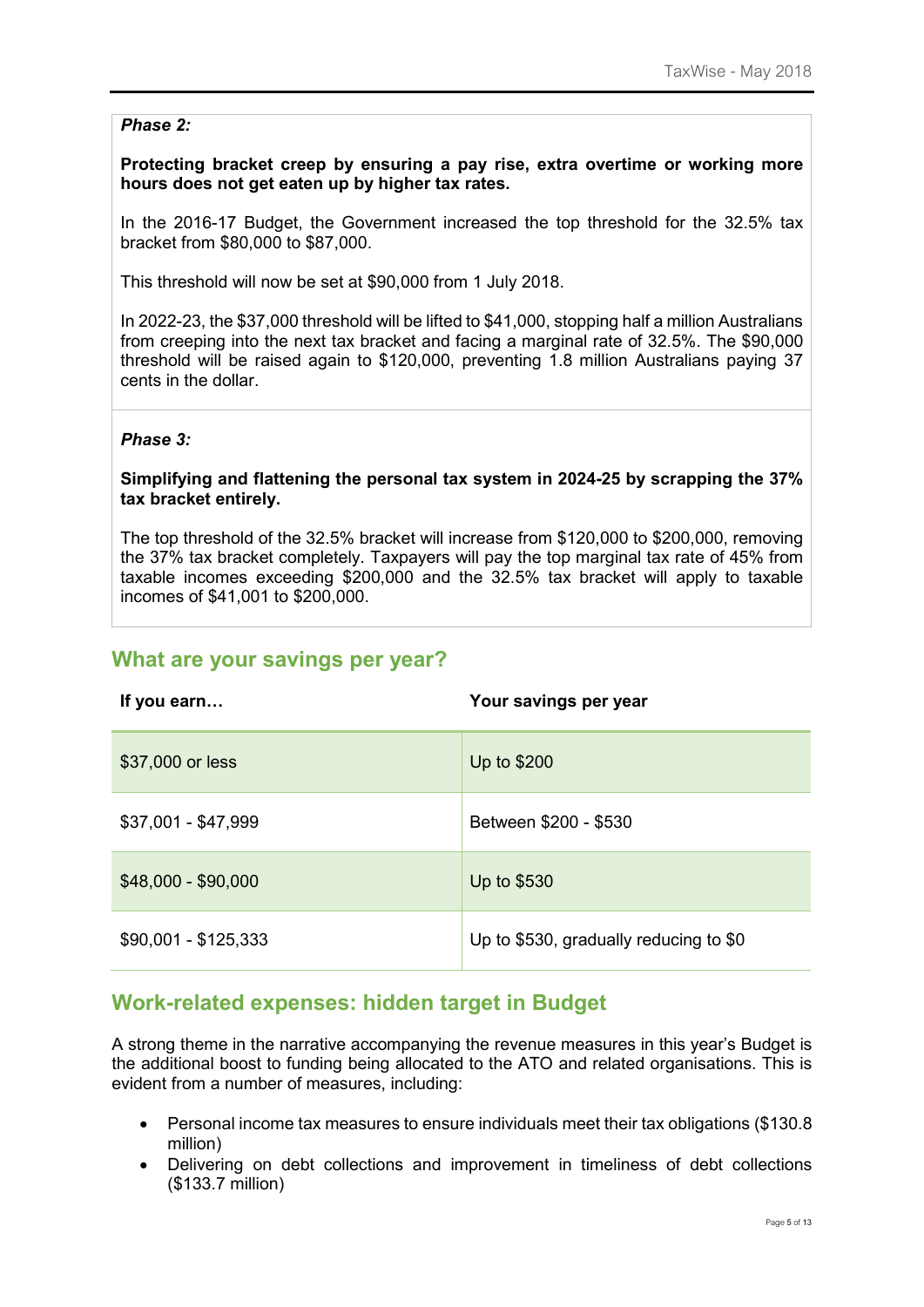- Enhancing ATO enforcement against the Black Economy (\$318.5 million)
- R&D measure providing additional funding to the ATO and the Department of Industry, Innovation and Science (amount not specified)
- Assorted other measures relating to aspects of superannuation and payroll and superannuation fund reporting.

The measure seeking to ensure individuals meet their tax obligations alone is estimated to raise some \$1.1 billion over the forward estimates. This could be read principally as a reference to ensuring that taxpayers do not over-claim work-related expenses.

## **Medicare levy untouched**

The Medicare levy will remain at 2%. In last year's Budget, the Government had proposed to increase the Medicare levy from 2% to 2.5% from 1 July 2019 but has decided not to go ahead with this.

## **Medicare levy low-income thresholds**

The Medicare levy low-income thresholds for singles, families and seniors and pensioners will increase for the 2018-19 year.

| <b>Singles</b>                   | $$21,980$ (up from $$21,655$ )                                                                     |
|----------------------------------|----------------------------------------------------------------------------------------------------|
| <b>Couples with no children</b>  | \$37,089 (up from \$36,541)                                                                        |
| <b>Families with children</b>    | $$37,089$ (up from $$36,541$ ) + $$3,406$ for each<br>dependent child or student (up from \$3,356) |
| <b>Single seniors/pensioners</b> | \$34,758 (up from \$34,244)                                                                        |
| Seniors/pensioners with family   | $$48,385$ (up from $$47,670$ ) + \$3,406 for each<br>dependent child or student.                   |

## **What about older Australians?**

The Government will introduce a range of measures to enhance the standard of living of older Australians. These measures will commence on 1 July 2019.

- Expanding the Pension Work Bonus from \$250 to \$300 per fortnight (ie up to \$7,800 a year)
- Pension Loans Scheme opened to all older Australians to include self-employed retirees who will be able to earn up to \$300 per fortnight without impacting their eligibility for the pension
- Expanding the Pension Loans Scheme so that older Australians can use the equity in their homes to increase their incomes
- Changes to pension means test rules to help older Australians manage their life savings.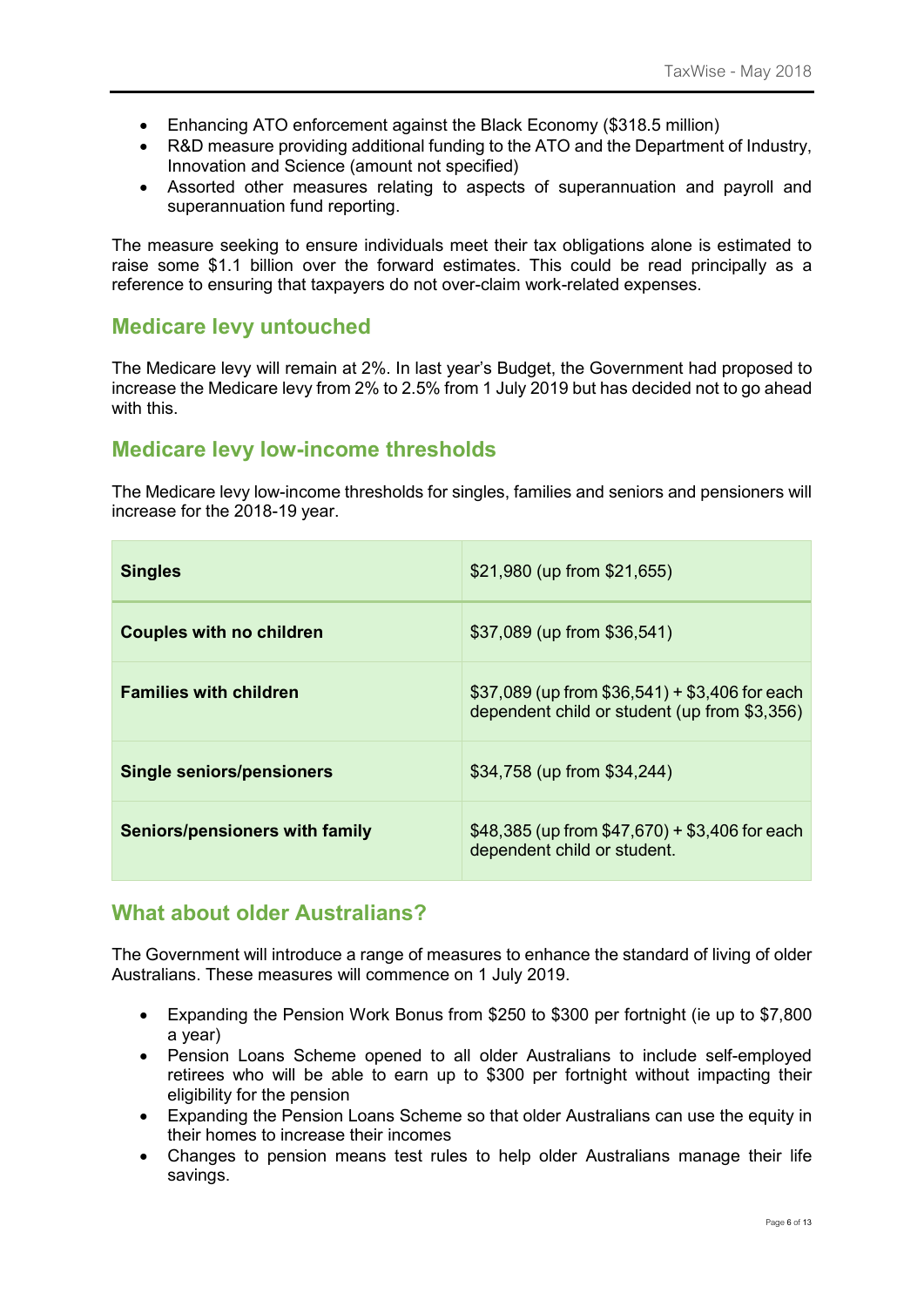

# **Small business \$20,000 instant asset write-off extended**

The \$20,000 instant asset write-off is being extended for another 12 months for businesses with an aggregated turnover of less than \$10 million so that it will now expire on 30 June 2019.

The measure will improve cash flow for small businesses, providing a boost to small business activity and investment for another year.

The threshold amount was originally due to return to \$1,000 on 1 July 2018. However, as a result of the Budget announcement, small businesses will be able to immediately deduct purchases of eligible depreciating assets costing less than \$20,000 that are acquired between 1 July 2017 and 30 June 2019 and first used or installed ready for use by 30 June 2019 for a taxable purpose. Only a few assets are not eligible (such as horticultural plants and in-house software).

On 1 July 2019, the threshold will reduce to \$1,000.

*Note!* Don't forget that purchases will only qualify if they total \$19,999.99 or less!

## **The \$20,000 instant asset write-off explained**

If you buy an asset to use for business purposes and it costs less than \$20,000, you can immediately deduct the business portion of the cost in your tax return. This deduction is used for each asset that costs less than \$20,000. You would then claim the deduction through your tax return, in the year the asset was first used or installed ready for use.

It is important to note that the cost of an asset includes both the amount you paid for it and any additional amounts you spent on transporting and installing it.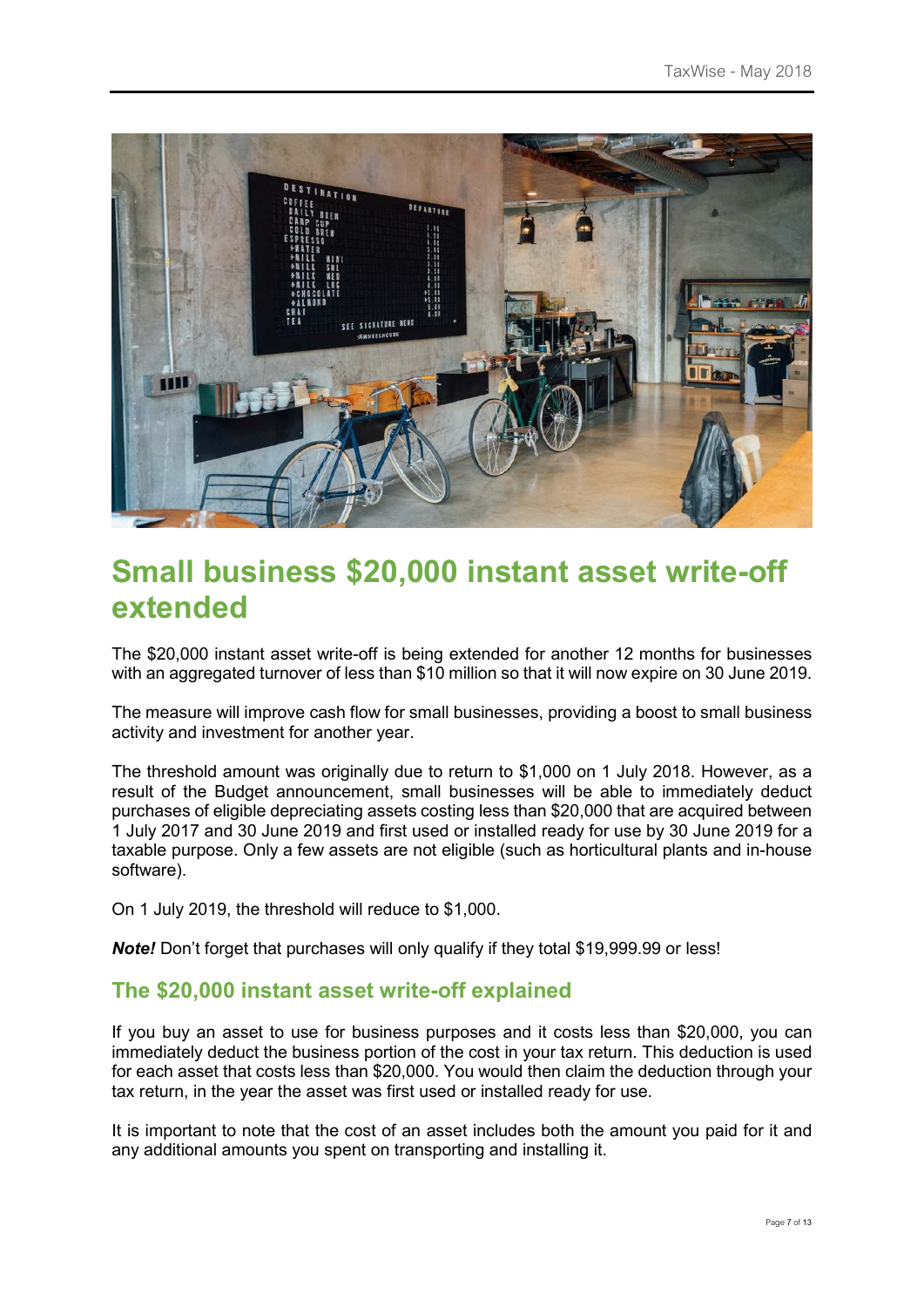### **What about assets valued at \$20,000 or more?**

Assets valued at \$20,000 or more (which cannot be immediately deducted) can continue to be placed into the small business simplified depreciation pool (the pool) and depreciated at 15% in the first income year and 30% each income year thereafter. The pool can also be immediately deducted if the balance is less than \$20,000 over this period (including existing pools).

The current 'lock out' laws for the simplified depreciation rules (these prevent small businesses from re-entering the simplified depreciation regime for five years if they opt out) will continue to be suspended until 30 June 2019.



# **Changes to research & development incentives**

The Government is reforming the Research and Development Tax Incentive (R&DTI) to reward additional investment in R&D while also ensuring the integrity and fiscal affordability of the R&DTI.

For companies with aggregated annual turnover of \$20 million or more, the Government will introduce an R&D premium that ties the rates of the non-refundable R&D tax offset to the incremental intensity of R&D expenditure as a proportion of total expenditure for the year.

The changes will apply for income years starting on or after 1 July 2018.

The measures include: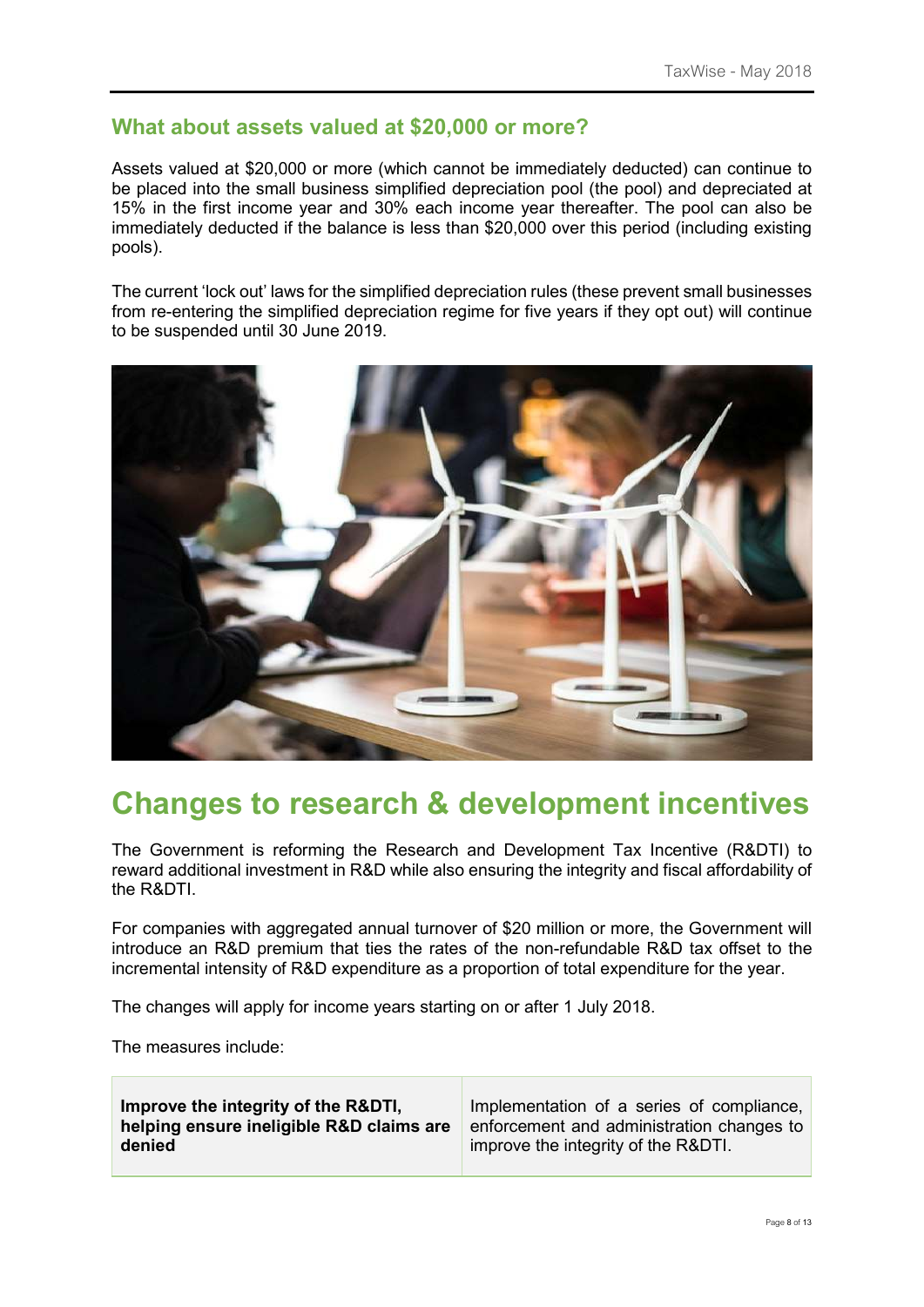| <b>Smaller companies will continue to</b><br>benefit from a refundable R&D tax offset                  | From 1 July 2018, the Government will:                                                                                                                                                                                                                                                                                                                                                                              |  |
|--------------------------------------------------------------------------------------------------------|---------------------------------------------------------------------------------------------------------------------------------------------------------------------------------------------------------------------------------------------------------------------------------------------------------------------------------------------------------------------------------------------------------------------|--|
|                                                                                                        | Introduce a \$4 million annual cap on<br>$\bullet$<br>cash refunds for R&D claimants with<br>aggregated annual turnover less than<br>\$20 million. Amounts that are in excess<br>of the cap will become a non-refundable<br>tax offset and can be carried forward into<br>future income years;                                                                                                                      |  |
|                                                                                                        | Exclude R&D tax offsets for clinical trials<br>$\bullet$<br>from the \$4 million cap on cash refunds,<br>recognising the critical role of R&D<br>expenditure<br>clinical<br>trials<br>on<br>in<br>developing life changing drugs and<br>devices; and<br>Amend the refundable R&D tax offset so<br>$\bullet$<br>it is a premium of 13.5 percentage points<br>above the claimant's company tax rate<br>for that year. |  |
| Refocus support for larger companies<br>towards those undertaking additional,<br>higher intensity R&D. | From 1 July 2018, the Government will:<br>Introduce a new R&D premium for<br>$\bullet$<br>companies with aggregated annual<br>turnover of \$20 million or more, which<br>provides higher rates of R&D support for<br>higher R&D intensity. The R&D premium<br>will provide multiple rates of non-<br>refundable R&D tax offsets, increasing<br>with the intensity of the claimant's<br>incremental R&D expenditure. |  |

 $\overline{\phantom{0}}$ 

 $\mathbb{R}^n$ 

The R&D expenditure threshold — the maximum amount of R&D expenditure eligible for concessional R&D tax offsets, will be increased from \$100 million to \$150 million per annum.

For companies with aggregated annual turnover below \$20 million, the refundable R&D offset will be a premium of 13.5 percentage points above a claimant's company tax rate.

Cash refunds from the refundable R&D tax offset will be capped at \$4 million per annum. R&D tax offsets that cannot be refunded will be carried forward as non-refundable tax offsets to future income years.

Refundable R&D tax offsets from R&D expenditure on clinical trials will not count towards the cap.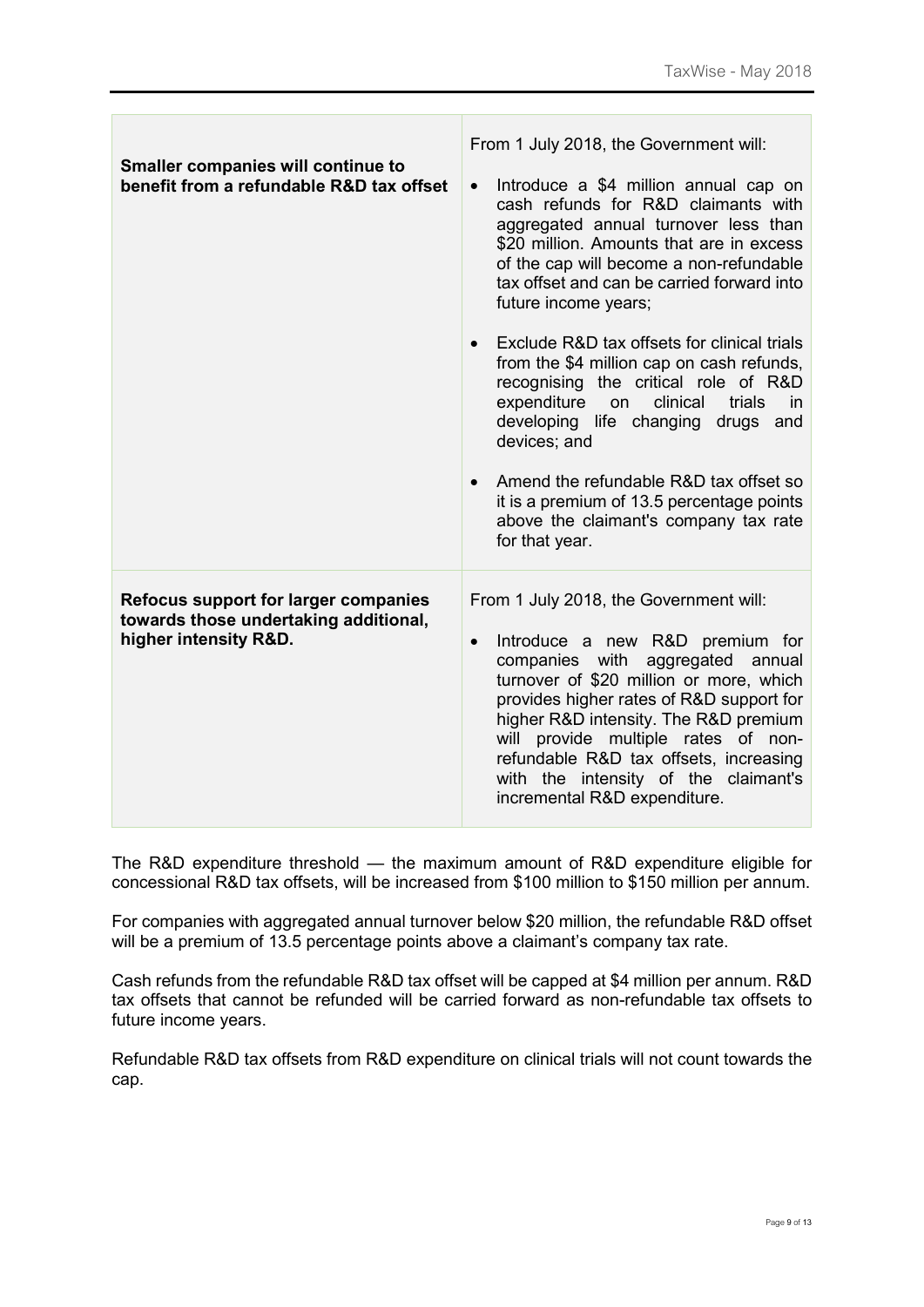

# **Major crackdown on the Black Economy**

The Government will introduce 3 new key measures targeting Black Economy activities and illegal phoenixing. These are:

- Limiting cash payments within Australia to \$10,000
- Disallowing deductions to businesses for payments to employees where PAYG could have been withheld and payments to contractors where an ABN is not provided and the business does not withhold any tax
- Expanding the Taxable Payments Reporting system to cover contractor payments in the security providers and investigation services industry, road freight transport and computer system design and related services industry.

These measures will be reinforced by the \$318 million being given to the ATO over 4 years to implement new strategies targeting the Black Economy and phoenixing activities.

With the boost in funding from the Government, the ATO plans to improve data analytics and data matching, implement new "mobile strike teams", increase information sharing between government enforcement agencies and increase its audit presence.

The funding will commence on 1 July 2018.

#### **Why the crackdown?**

This measure is in response to the Black Economy Taskforce findings that contractors in these industries have been identified by the ATO as being at higher risk of not complying with their tax obligations.

Under the taxable payments reporting system (TPRS), businesses are required to report payments to contractors to the ATO. This brings payments to contractors in these industries into line with wages which are reported to the ATO.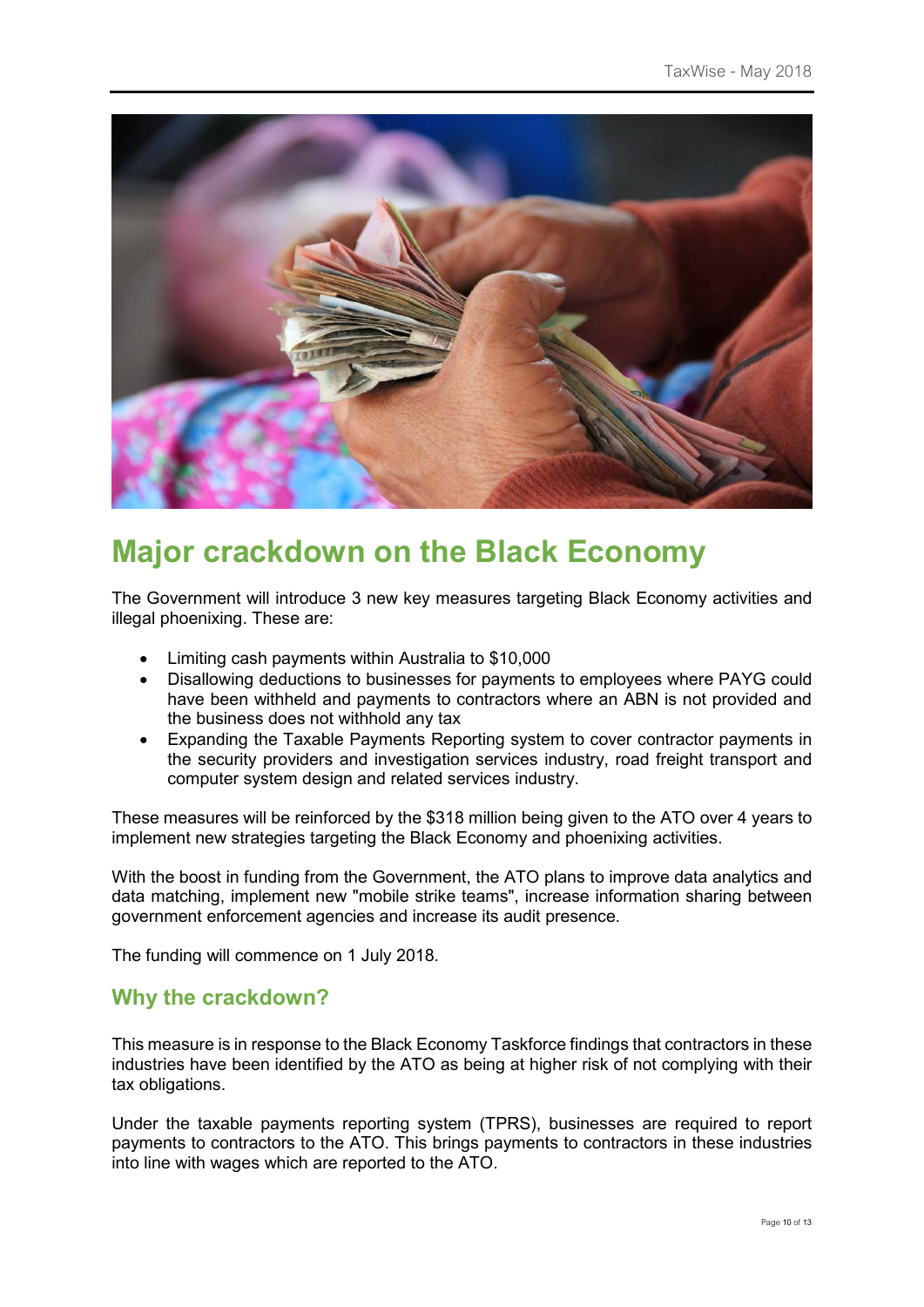Businesses will need to ensure that they collect information from 1 July 2019, with the first annual report required in August 2020. A new online form will make the reporting process easier.

### **Stay compliant!**

It is expected that the Government's revenue bottom line will be better off by \$3 billion over the forward estimates period and there will be an extra \$2.5 billion in underlying cash receipts. These numbers suggest some robust enforcement from the ATO is coming to the Black Economy. All taxpayers need to ensure they are fully compliant with the law or they may find themselves entangled in these enforcement strategies.

### **Reforms to combat illegal phoenixing**

Illegal phoenix activity is when a new company is created to continue the business of a company that has been deliberately liquidated to avoid paying its debts, including taxes, creditors and employee entitlements. This illegal phoenix activity impacts the business community, employees, contractors, the Government and environment.

The Treasurer reinforced in his Budget speech that the Government is making sure small businesses don't get ripped off by other businesses who deliberately go bust to avoid paying their bills, with tough new anti-phoenixing measures.

Additional funding will be given to the ATO from 1 July 2018 to bolster compliance activities and better target those who participate in illegal phoenixing.

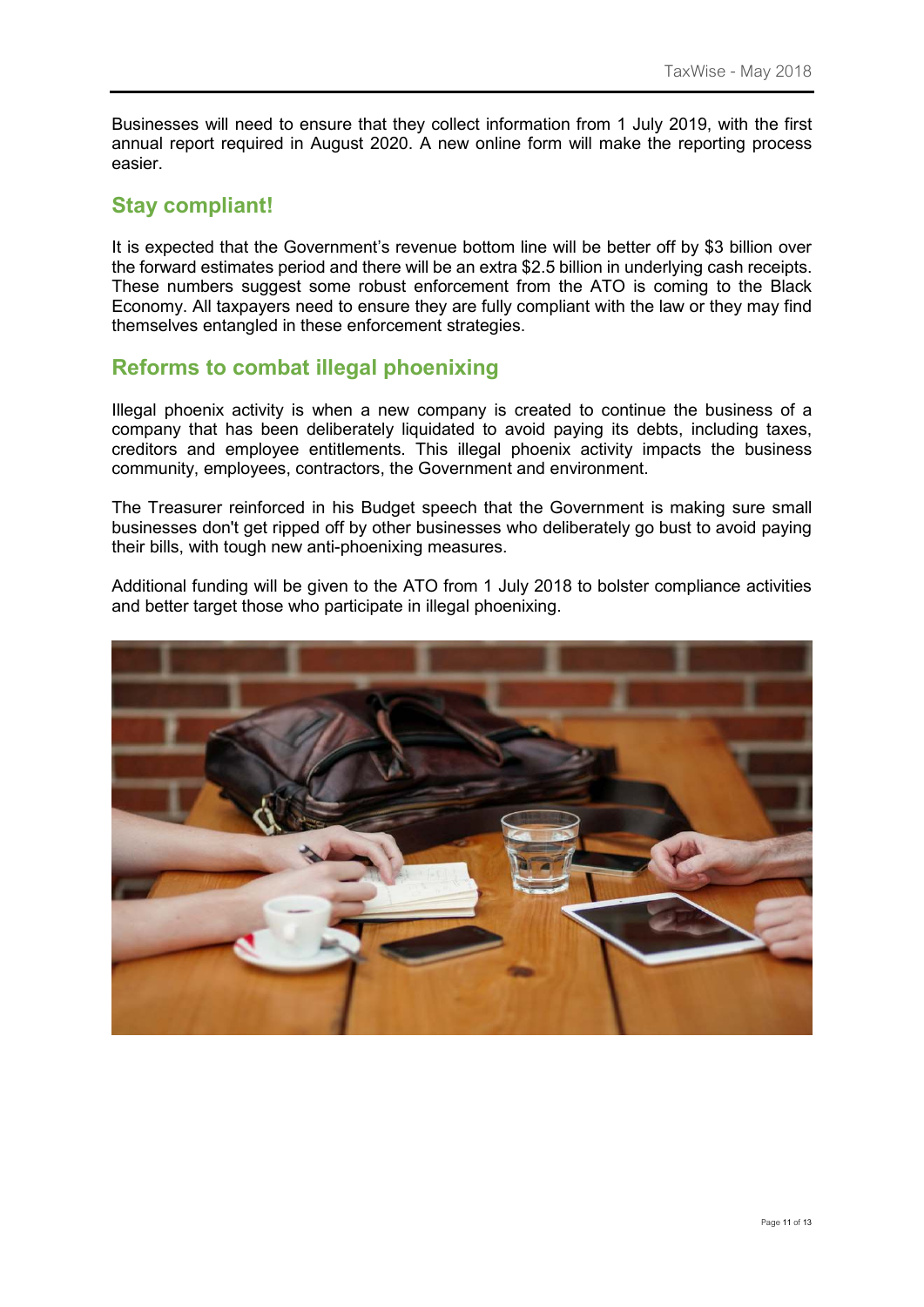# **One last thing!**

Talk to your tax agent or tax adviser about any questions you may have regarding what impact the Budget measures will have on your personal circumstances!



# **Key tax dates**

| <b>Date</b> | <b>Obligation</b>                                                                                                                                                                                                                                                                                                                                                                                                                                                                                                |
|-------------|------------------------------------------------------------------------------------------------------------------------------------------------------------------------------------------------------------------------------------------------------------------------------------------------------------------------------------------------------------------------------------------------------------------------------------------------------------------------------------------------------------------|
| 21 May 2018 | • Lodge and pay April 2018 monthly activity<br>statement.<br>• Lodge Fringe benefits tax annual return (if<br>lodging by paper).                                                                                                                                                                                                                                                                                                                                                                                 |
| 26 May 2018 | • Lodge and pay eligible quarter 3, 2017-18<br>activity statements if you lodge<br>electronically.                                                                                                                                                                                                                                                                                                                                                                                                               |
| 28 May 2018 | • Pay Fringe benefits tax annual return.<br>• Lodge and pay quarter 3, 2017-18<br>Superannuation guarantee charge<br>statement - quarterly (NAT 9599) if the<br>employer did not pay enough<br>contributions on time.<br>• Employers lodging a Superannuation<br>guarantee charge statement – quarterly<br>(NAT 9599) can choose to offset<br>contributions they paid late to a fund<br>against their super guarantee charge for<br>the quarter. They still have to pay the<br>remaining super guarantee charge. |